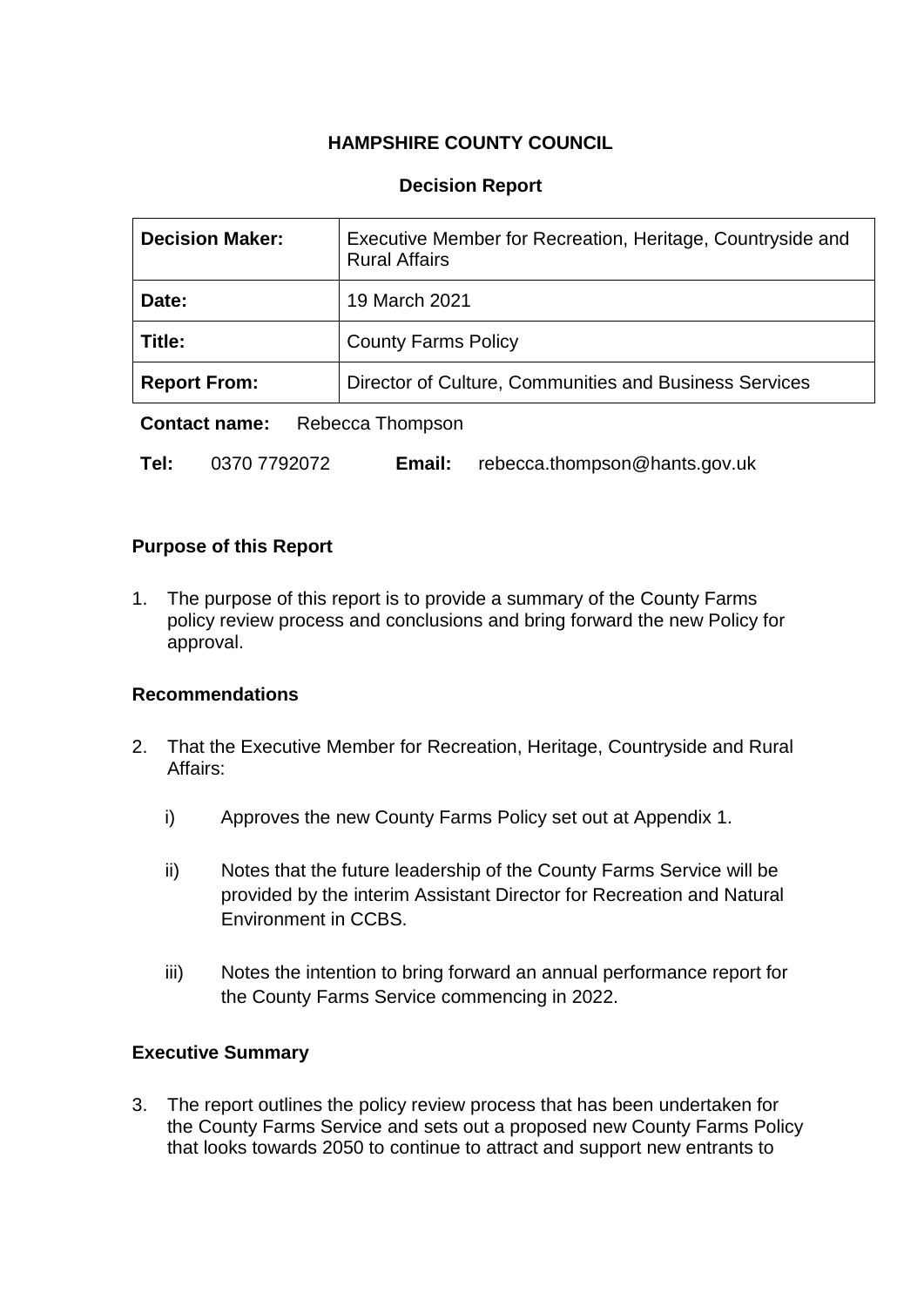farming while delivering high quality environmental, social and economic outcomes for the people and place of Hampshire.

- 4. In September 2019, the Executive Member for Countryside and Rural Affairs [approved a review](https://democracy.hants.gov.uk/documents/s38196/2019-09-19%20FINAL%20EMCRA%20RPT%20-%20County%20Farms%20Policy%20Review.pdf) of the County Council's Policy for County Farms. The purpose of the review was to ensure a viable framework for County Farms service delivery in relation to emerging policies on Brexit, mitigation, climate change and the Vision for Hampshire 2050 and to consider the approach to farm replacement in light of land identified for development under the County Council's strategic land programme.
- 5. This report provides a summary of the review process and conclusions and how these have been incorporated into the new Policy and brings forward the Policy for approval.

### **Contextual Information**

- 6. HCC's County Farms Service was established in the early 20th century as the County Smallholdings Service, under legislation designed to support entry into the farming industry, to produce more food and provide ex-servicemen with employment in the growth area of agriculture.
- 7. Legislation was consolidated into the Agriculture Act 1970 with the aim of supporting young and new entrants into farming by providing affordable land and buildings under County Council ownership to new farmers, in a sector that has significant start-up capital costs, and where the average age of farmers is now 60. The objective of enabling new entrants into farming remains a core principle of the County Farms Service today.
- 8. The County Farms Review [report](https://www.hants.gov.uk/aboutthecouncil/councillors/meetings-archive/council-meeting-decision?item_id=303) of 14 April 2010, approved by the Executive Member for Policy and Resources, set out the approach to the ongoing management of the County Farms Service and Estate for a 15 year period to 2025 with reviews on a 5 yearly basis.

#### The County Farms Estate

9. Hampshire County Council is one of 43 authorities (21 unitary authorities and 22 county councils) maintaining a farm estate. At the start of the review in 2019, the estate comprised 1,914 hectares of land across just under 30 different county locations, including 38 equipped holdings (that is to say, with a house and/or farm buildings), bare land lettings, grazing and some other arrangements (e.g. allotments, in-hand woodland and tracks). The Estate includes around 350 buildings and other structures.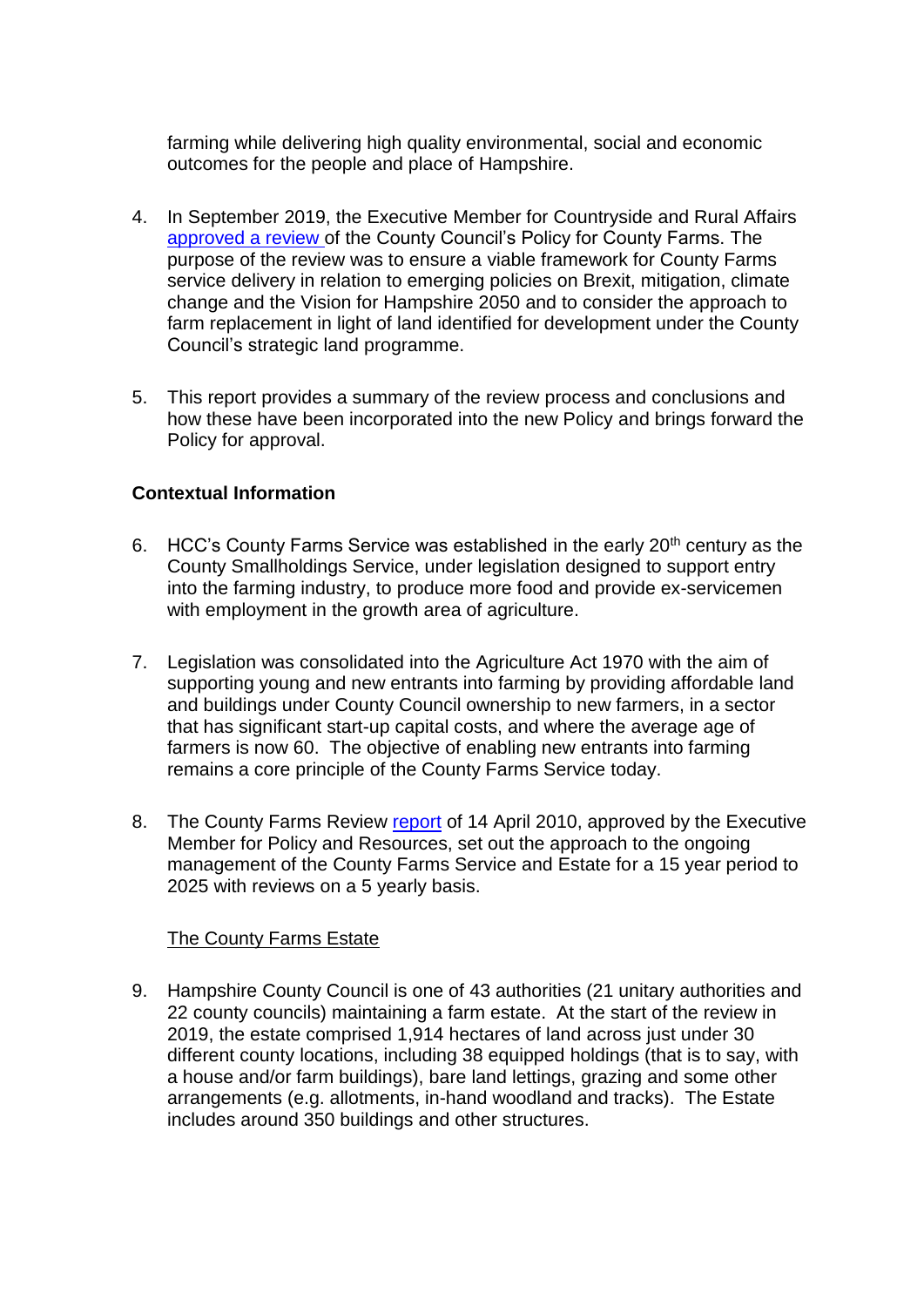- 10. Equipped holdings range in size from the smallest at approximately 1.8 hectares (4.45 acres) to the largest at approximately 114 hectares (282 acres). The holdings support a range of farm sectors, with principal use by area being for dairy, arable/horticulture and livestock. Some holdings are also currently occupied by horse livery enterprises.
- 11. The holdings vary in terms of their size, location, condition and therefore their suitability for particular types of farm business and rental income potential. The performance of the tenants' businesses is also variable with a number of very successful operations and others that are less so. A summary of the County Farms holdings and current tenancies is provided at Appendix 2.
- 12. The County Farms estate offers wider commercial opportunities, with the farm buildings at some locations having the potential to provide commercial opportunities, and land across a number of holdings is already identified for development within the County Council's strategic land programme.

#### Legislative Framework

- 13. The County Farms Estate is a 'smallholdings' estate and the County Council is a smallholdings authority as defined in Part 3 of the Agriculture Act 1970. The Act provides county councils with a discretionary power to provide opportunities for appropriately qualified persons to farm on their own account.
- 14. Where land held for smallholdings purposes is not required for that use, the 1970 Act allows councils to let the land. This power is in addition to the general power of local authorities to sell, exchange or appropriate any of its land under the Local Government Act 1972.
- 15. The Agriculture Act 2020 has not changed the discrete legislation applying to county smallholdings, save that retirement notice provisions now align with pensionable age. The Act also empowers Defra to provide funding, which it says it will do through the New Entrants Support Scheme, working with councils that have 'county farms' and others *"to create lasting opportunities for new entrants to access land, infrastructure and support to establish successful and innovative businesses"*. Defra's plan is published in the November 2020 policy paper *[The Path to Sustainable Farming: An](https://assets.publishing.service.gov.uk/government/uploads/system/uploads/attachment_data/file/954283/agricultural-transition-plan.pdf)  [Agricultural Transition Plan 2021 to 2024](https://assets.publishing.service.gov.uk/government/uploads/system/uploads/attachment_data/file/954283/agricultural-transition-plan.pdf)* (page 54).
- 16. The Agriculture Act 2020 sets out various provisions for farmers and land managers in England to receive public money for "public goods" – such as better air and water quality, thriving wildlife, soil health, or measures to reduce flooding and tackle the effects of climate change – through various new schemes, including the new Environmental Land Management scheme (ELMs). In practice, ELMs will be the key and only public funding support mechanism available to farmers and land managers currently receiving the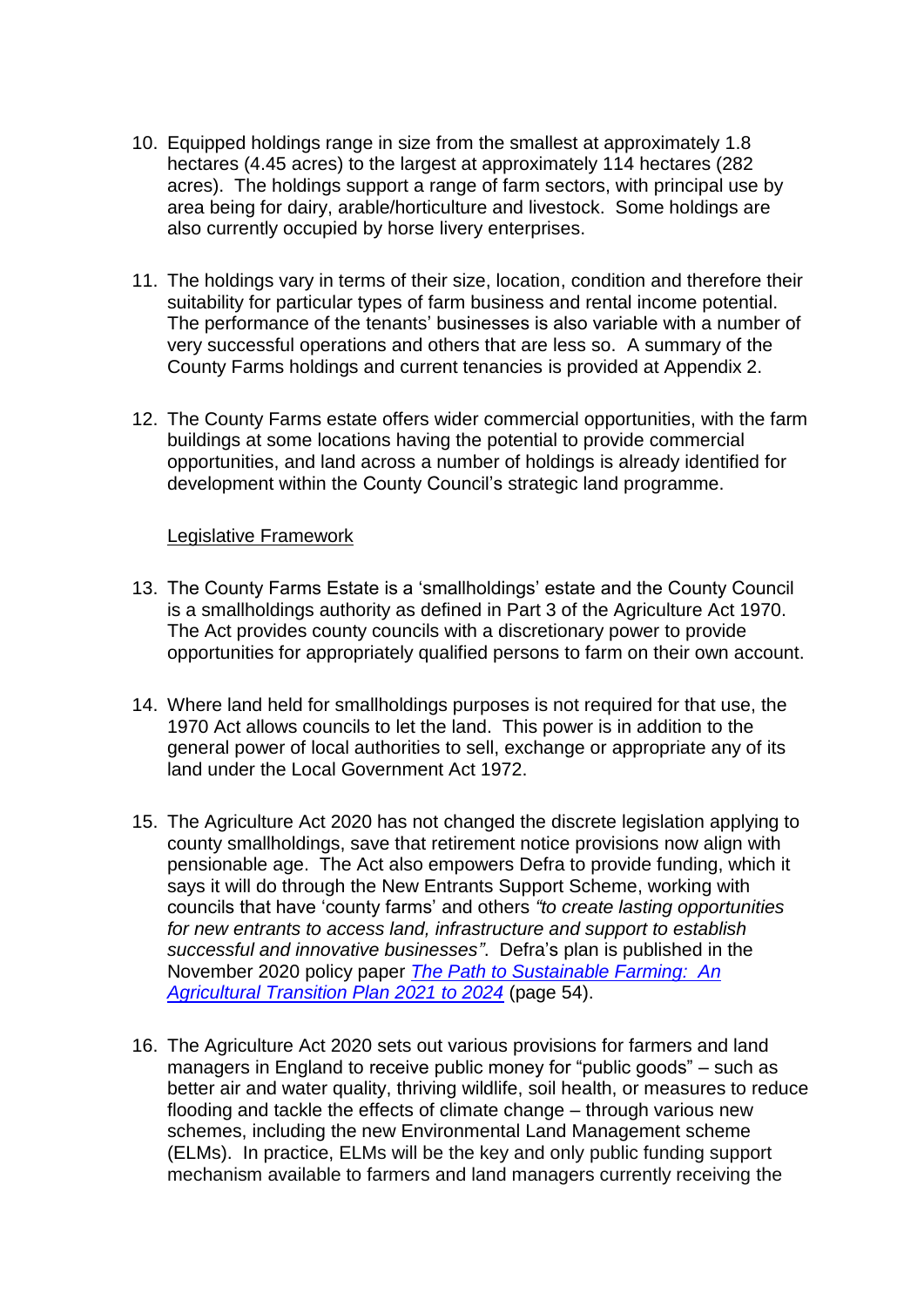Basic Payment Scheme (BPS) direct payment (which largely pays farmers based on the total amount of land farmed), and it also replaces funding under other key environmental schemes, including Countryside Stewardship. Further detail on the transition towards the new schemes is set out in Defra's [Agricultural Transition Plan](https://www.gov.uk/government/publications/agricultural-transition-plan-2021-to-2024) policy paper.

#### **Approach to the review**

- 17. The County Farms Policy review was initiated in autumn 2019 following approval from the Executive Member for Countryside and Rural Affairs on 19 September 2019. The [report](https://democracy.hants.gov.uk/documents/s38196/2019-09-19%20FINAL%20EMCRA%20RPT%20-%20County%20Farms%20Policy%20Review.pdf) to the Executive Member for Countryside and Rural Affairs set out the governance arrangements and the scope, objectives and priorities for the review.
- 18. In line with the approach set out in the report, an officer Steering Group was established, under the direction of the Director for Culture, Communities and Business Services and comprising officers with relevant knowledge and experience. The Steering Group met on a series of occasions to review key themes relevant to the review including:
	- Tenancy policy
	- Land management
	- Climate change
	- Financial performance
	- Farm replacement and strategic land
- 19. A Member Advisory Group was convened comprising Cllr Heron, Cllr McNair Scott, Cllr Simpson, Cllr Latham and with The Earl of Malmesbury as an external consultee. The Member Advisory Group met on five occasions between June and October 2020 to discuss and review the following themes put forward by the officer Steering Group:
	- Introduction to the County Farms Service and estate
	- Purpose and benefits of the County Farms service and estate
	- Climate change, environment and diversification
	- Tenancy policy
	- Scale of the estate and farm replacement
- 20. The Member Advisory Group also visited some of the farms: Little Abshot, Lower Brownwich, Yew Tree and Attwoods Drove farms over two days during August 2020. These visits provided the Member Advisory Group with the opportunity to tour the holdings and have discussions with the farm tenants and hear their views on their approach to farm management and the County Farms service.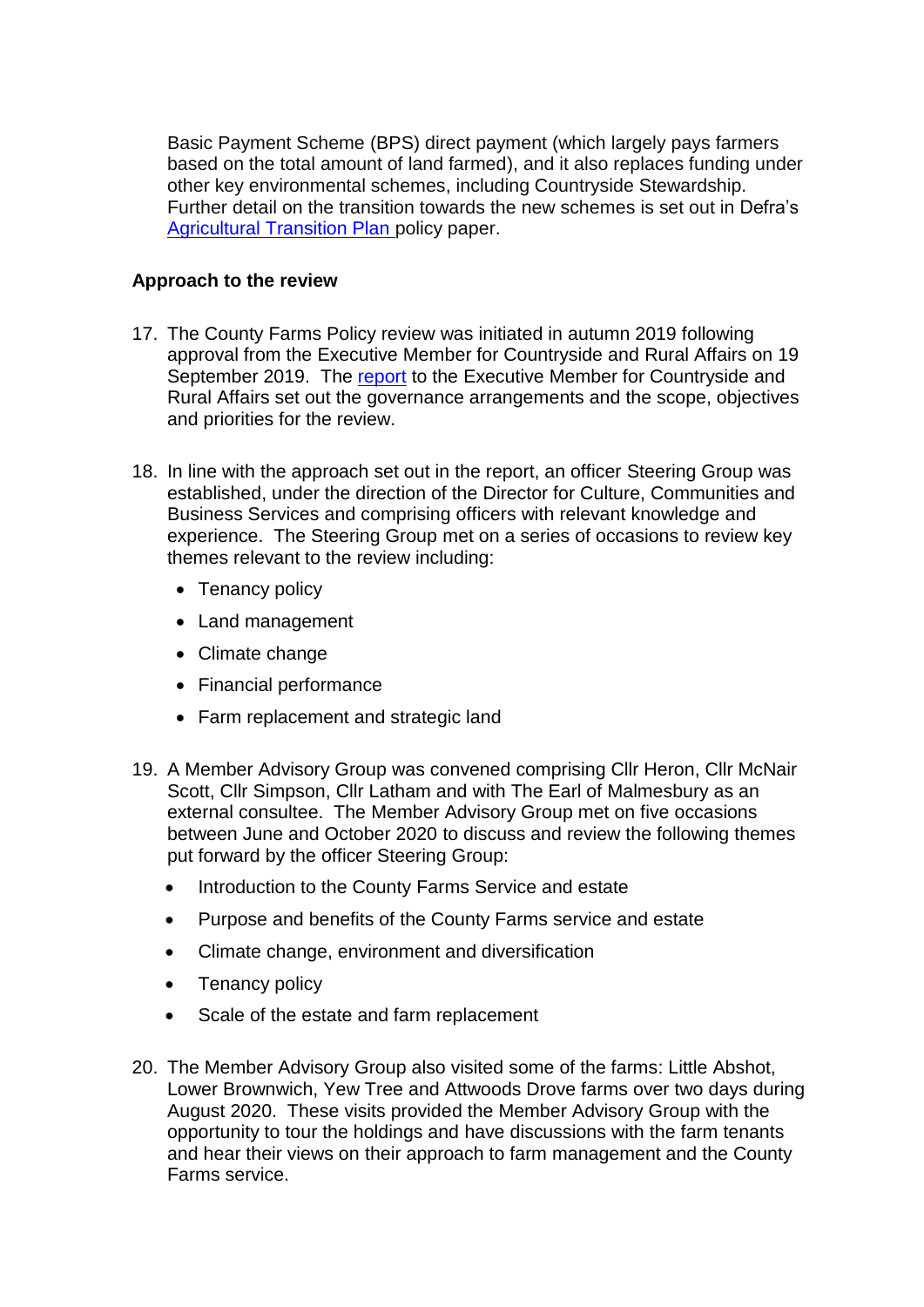21. Tenants' views have also been sought on the key themes of the review, engaging through both ongoing informal dialogue and with a formal tenant questionnaire.

#### **Summary of Review Findings and Conclusions**

22. The review considered the key issues, risks and opportunities under each of the themes identified above. Within each theme, this took into account the current and historic performance of the County Farms service and estate, existing and emerging legislation, County Council policies, priorities and programmes of work and examples from the wider agricultural sector, including other county farms services. A summary of the matters discussed and conclusions reached is provided below.

#### **Tenancies**

- 23. The review recognised the important role that county farms estates provide nationally to enable new entrants to farming and proposed that this should remain a principal aim of the Hampshire County Farms Service. This is further supported by Defra's proposals for a New Entrant Support Scheme, to be co-designed with councils and other stakeholders.
- 24. The current practice of advertising new opportunities for starter holdings on the open market and securing the most appropriate tenant through a fair and transparent selection process, was supported. The selection process will include consideration of the prospective tenants' business plans and how well these meet the County Council's objectives, particularly in relation to sustainable land management and natural environment outcomes.
- 25. The review considered whether the scale of Hampshire's County Farms estate allows it to continue to offer progression holdings as well as starter holdings and, if so, how these should be made available to existing tenants. The review concluded that, while it is not possible to guarantee a progression opportunity to every tenant, such opportunities can be an important next step for tenants who may not be able to easily transition from a starter holding into the private let sector. It was therefore felt that it is appropriate to continue to offer progression opportunities to existing tenants, via an open application process, when a suitable holding becomes available.
- 26. Tenancy lengths for starter and progression holdings were reviewed. The need to provide tenants with sufficient certainty to enable them to plan for and invest in their businesses was highlighted, along with the importance of managing tenancies within a robust performance framework with regular farm inspections and ongoing dialogue with the tenants. It was agreed that the current standard tenancy lengths of 7 years with a 3 year discretionary extension period for starter tenancies and 10 years with a 5 year discretionary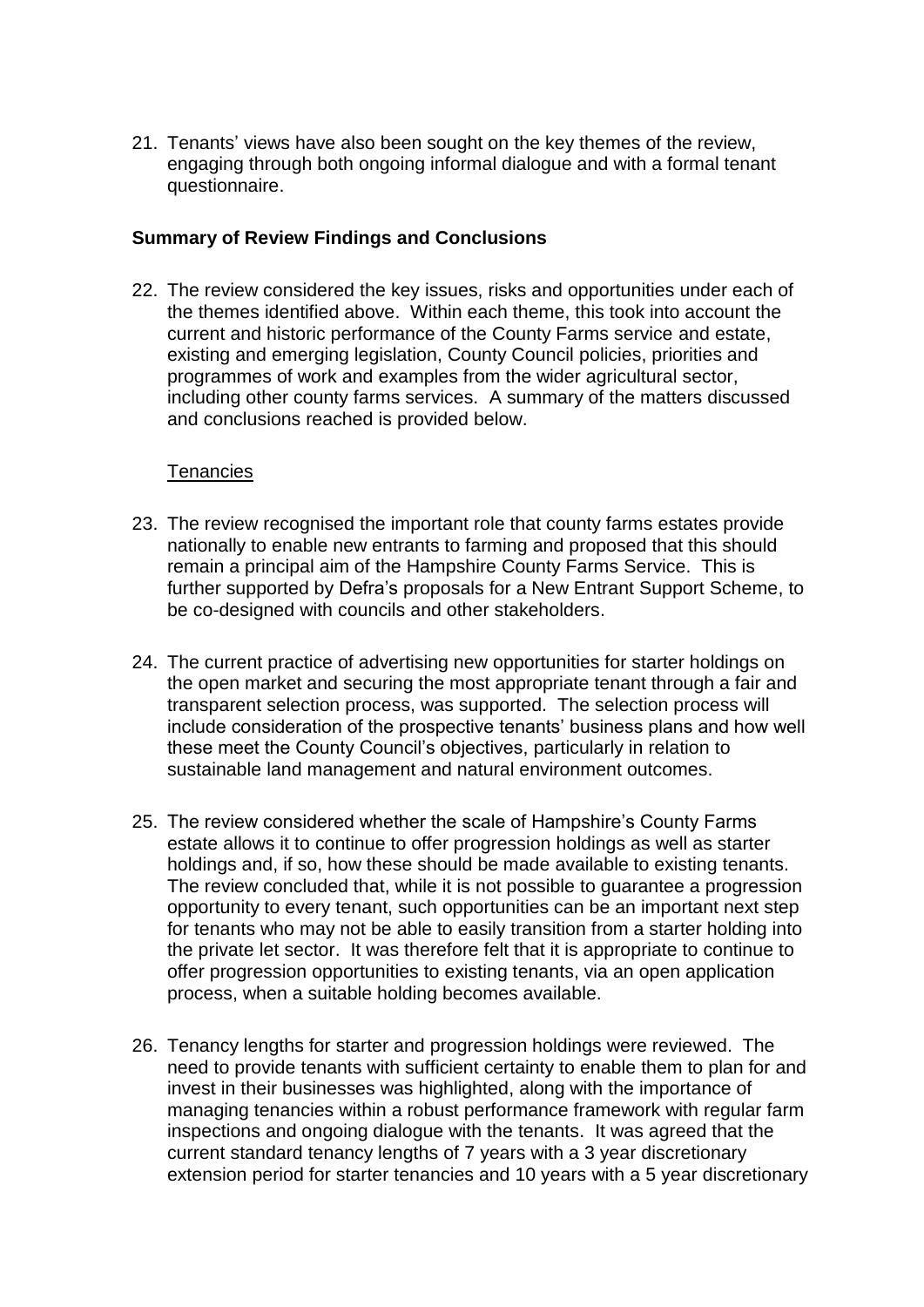extension period for progression tenancies, should be retained as the norm under the new Policy.

27. The support provided to County Farm tenants by the County Council was discussed. Participants in the review felt that such support was best provided by encouraging and enabling collaboration between tenants and that there were opportunities for joint professional development activities. It was agreed that social media platforms and virtual meeting technology offer improved ways to connect with and support the tenants in this respect and that this could include signposting to external learning and development opportunities and services that support the wellbeing of farmers. These opportunities have been incorporated into the new Policy.

#### Land management and farming systems

- 28. Participants to the review were in agreement that farming and food production should remain at the core of the County Farms service and the farm business proposals invited from prospective tenants. It was also considered important to achieve a high standard of animal welfare and sustainable land management, deliver positive outcomes for the natural environment and ensure that the County Farms estate is aligned to the County Council's climate change targets of carbon neutrality by 2050 and resilience to a  $2^{\circ}$ C temperature rise.
- 29. It was noted that these aims aligned well with the themes emerging from the Agriculture Bill that was being considered by parliament during the review and that came into effect as the Agriculture Act 2020 in November 2020. This paves the way for the introduction of ELMs from 2022 which will provide 'public money for public goods' including improvements in air, water and soil quality.
- 30. To support these aims the Policy sets out that the County Council will identify the environmental and social priorities for each farm holding to allow tenants to identify in their business plans how they will achieve these. The Policy also includes a requirement for tenants to adopt a sustainable farming system and an expectation that tenants will have membership of an appropriate assurance scheme, such as LEAF, Arla or Red Tractor, that incorporates high standards of animal welfare, food safety and environmental protection. These requirements will also put tenants in a strong position to manage the transition to ELMs over the next few years.
- 31. In addition to reducing the carbon emissions from the farms in line with the 2050 carbon neutrality target, the Policy recognises the role of innovative farming techniques, technologies and cropping to enable farms to adapt to and become more resilient in the face of temperature rise and an increase in extreme weather events caused by climate change.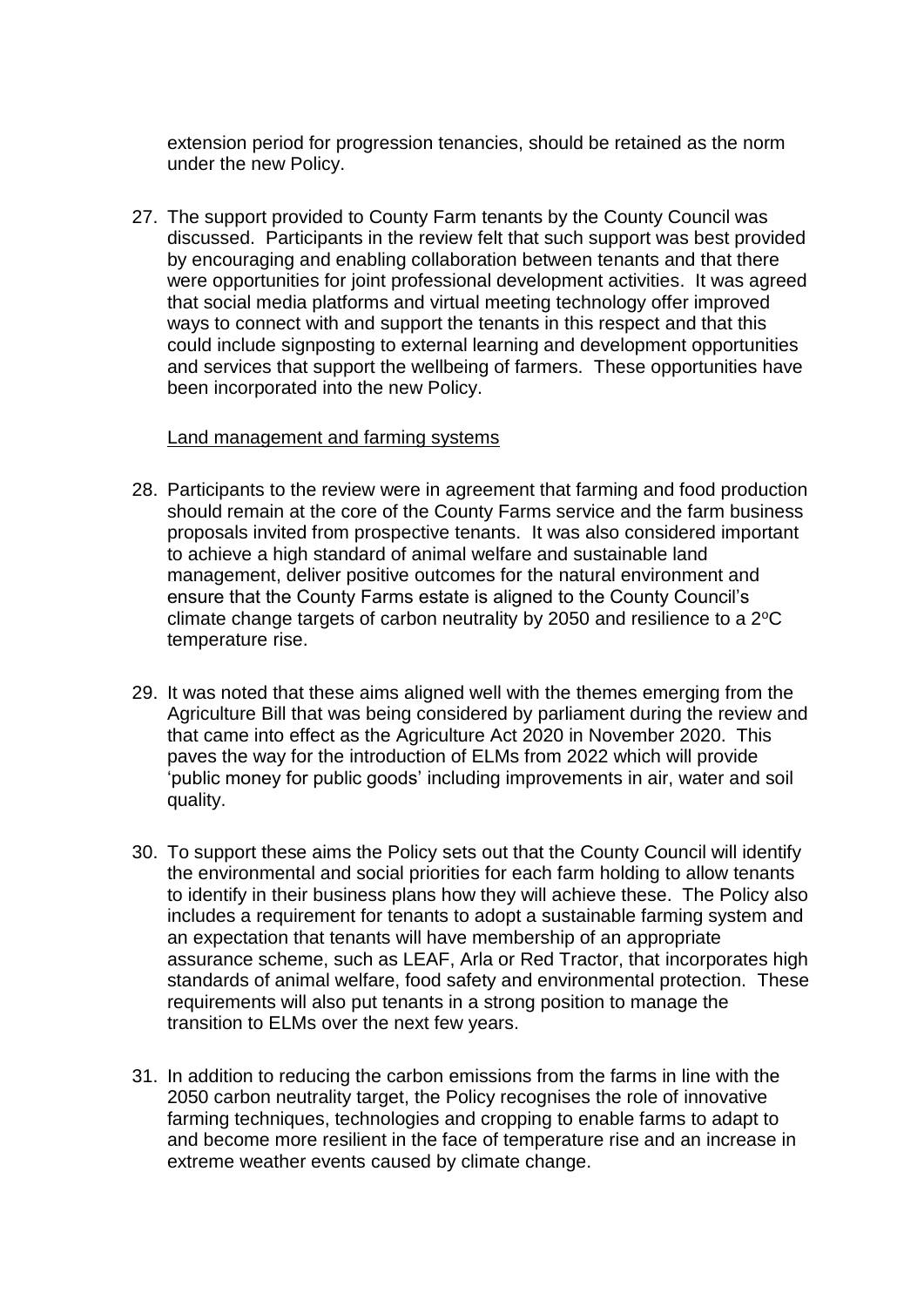- 32. Diversification of tenants' farm businesses was supported by the review, where this is complementary to the core farm business, increases the financial resilience of the tenant's business and integrates the farm into the local community. This is reflected in the Policy.
- 33. The review identified a desire to see the County Farms as part of the wider family of County Council services and seek opportunities to secure social benefits by aligning services. The Policy continues to encourage these wider social benefits from farms, including rights of way to enable residents of Hampshire to be able to access our rural estate for recreational and wellbeing purposes.

#### Financial management

- 34. An analysis of the revenue income and expenditure for the County Farms service was undertaken for the review and demonstrated that a small net income is generated each year when all revenue operating costs are accounted for against income generated from tenancies and other sources.
- 35. As a non-statutory service, and in light of the increased pressures on the County Council's finances, participants in the review considered that it was appropriate that the County Farms service should be funded through income from tenancies and other sources, and not be subsidised by the County Council. The County Council seeks to break even or achieve a small contribution to overheads in its financial arrangements for the management of the service.
- 36. To support this, there was agreement that rents should continue to be set at market rates and subject to regular review. However, it was also felt that there should also be sufficient flexibility to agree discounted rents, where a tenant is delivering substantial added value to the County Council, and to recoup any investment made by the County Council in farm improvements that benefit the tenant.
- 37. The importance of maintaining the County Farms estate, to ensure that it is fit for purpose, enables tenants to grow viable agricultural businesses and continues to generate the required rental income, was acknowledged in the review. This is reflected in the Policy and includes obligations and liabilities for the County Council as landlord and the tenants as set out in with the formal tenancy agreements.
- 38. It was noted that tenants are more likely to be able to access external grant funding to support additional investment in the farm holdings and their business and therefore it is important to continue to work in close partnership with tenants to identify and secure these opportunities.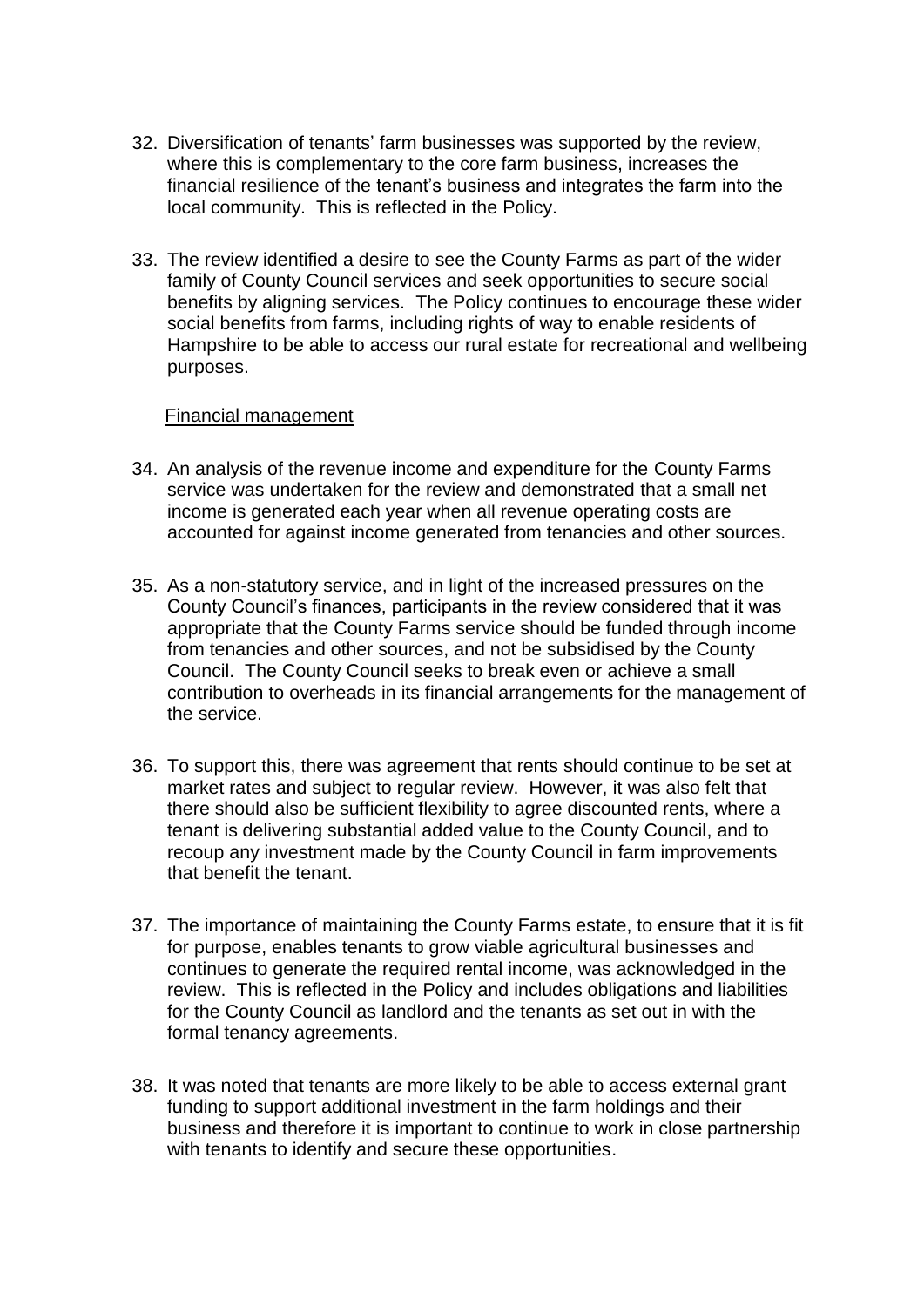### The Farm Estate

- 39. Consideration was given in the review to the scale and nature of the County Farms Estate, including total acreage held, number of holdings and sector and viability of holdings. The review endorsed maintaining a diversity of holdings to support a range of farm business models, but it was agreed that the scale of the estate should not be defined by a specific number of holdings. A flexible approach to the allocation of land to holdings was supported, with an end of tenancy review and reshaping of the holding where appropriate, to provide the best possible opportunity for the next tenant.
- 40. The review identified an ambition to maintain the scale of the County Farms estate at its 2019 baseline size of 1,914 hectares, in order to provide sufficient suitable opportunities for tenants and sustain the required levels of income. It was noted that the County Farms estate is the primary source of land for the County Council's strategic land programme, with up to 252 hectares identified for development over the 10 to 15 year period from 2019. It was also noted that the strategic land programme is an important source of capital receipts which are reinvested to support the County Council's strategic priorities and that this longer-term financial opportunity remains an important aspect of the County Farms estate, particularly in light of the anticipated ongoing impact of Covid-19 on the County Council's finances and wider economy.
- 41. In considering these matters, the review concluded that the new Policy should include an ambition to maintain the scale of the County Farms estate through a farm replacement programme. There is currently an agreed corporate approach to facilitate land purchase where an appropriate business case can be made. The challenge is the identification of suitable land and further work is needed to establish how the County Council can engage most effectively within this particular specialist market place.

## **The Policy**

- 42. The revised Policy is provided at Appendix 1 of the report. The Policy comprises an overarching vision of 'Towards 2050: A vision for a Better Farming Future' and is divided into four main sections under the following strategic aims:
	- *To provide inclusive opportunities for new entrants to a sustainable and innovative farming environment and opportunities for existing tenants to progress to larger holdings.*
	- *To achieve sustainable and adaptive systems of farming and land management to support high quality environmental, social and economic outcomes for Hampshire.*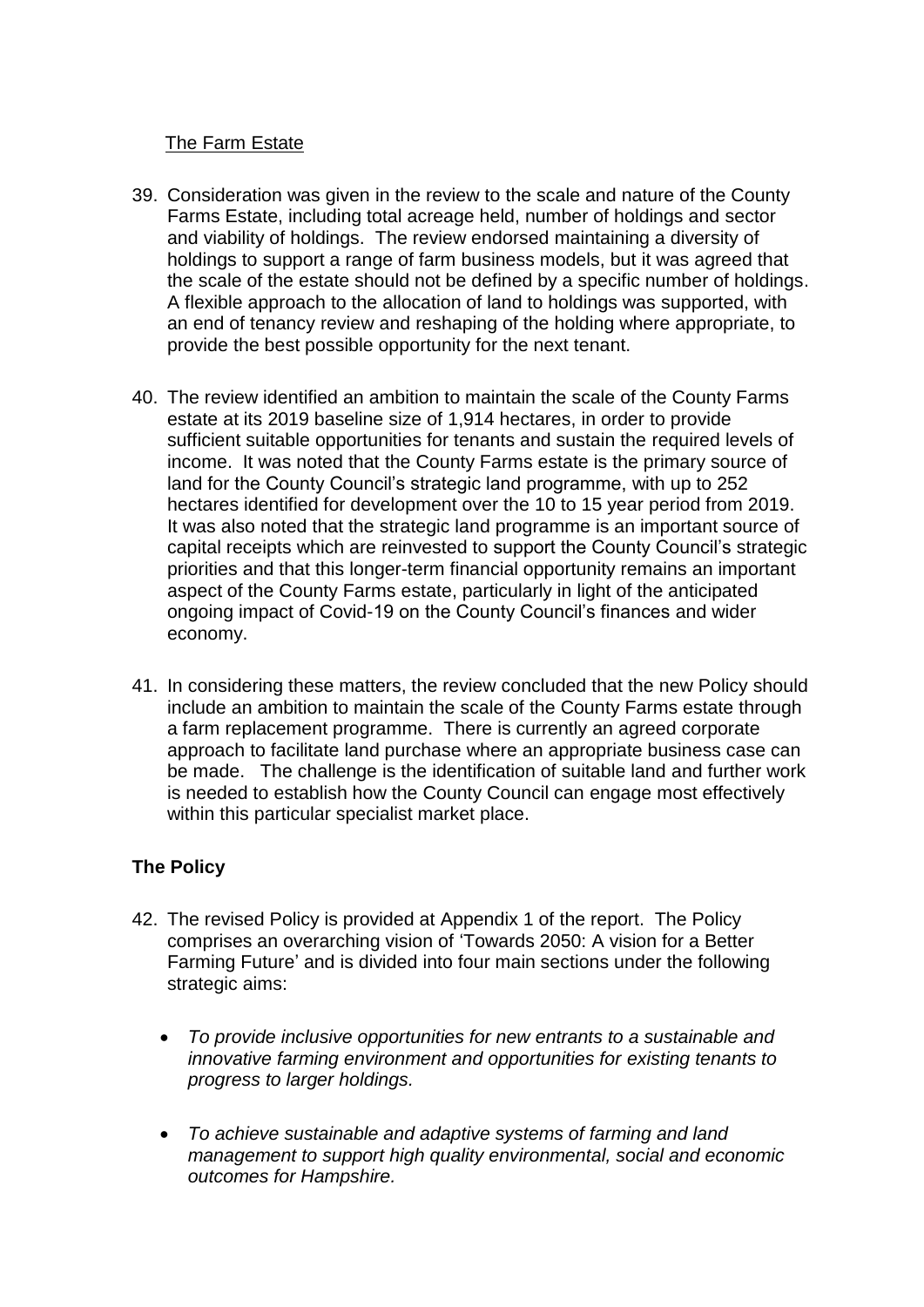- *To support tenants to establish and grow viable agricultural businesses by providing farms from which they can operate and thrive for the duration of their tenancy.*
- *To maintain the scale and quality of the land and assets available to the County Farms Service.*
- 43. These aims capture and reflect the priority themes that emerged from the review. Each strategic aim is supported by a number of policy statements which address the key issues discussed and the conclusions reached in the review.
- 44. The new Policy comes at a time when the farming industry is facing significant change driven by Brexit, the new Agriculture Act and the Environment Bill. These changes place an increasing requirement on farmers to provide public goods for public money. The new Policy provides a clear but flexible framework for the future management of Hampshire's County Farms to ensure that they are able to meet these changing demands.

#### **Implementation of the Policy**

- 45. The Policy provides a strong framework to work in partnership with both new and existing tenants to support the development of their business and further explore and develop the opportunities to deliver positive environmental and social outcomes for the County Council and the people and place of Hampshire.
- 46. Recognising the synergies with the Countryside Service and the increasing value being placed on the natural environment, leadership of the County Farms service will be provided by the Interim Assistant Director for Recreation and Natural Environment in CCBS. This will enable a more flexible, agile and holistic approach to the use of the County Council's rural estate.

#### **Financial arrangements and implications**

- 47. The primary source of income for the County Farms Service is the rental income received from the farm tenancies, bare land lettings, and grazing arrangements, supplemented by wayleave payments and occasional commercial lettings (e.g. temporary site compounds) where the opportunity arises. Revenue repair and maintenance costs and staff costs make up the majority of the expenditure.
- 48. The County Council currently receives a BPS grant payment for some of the land managed within the County Farms portfolio. The level of grant received varies each year, linked to changes across the rural estate. BPS grant is applied to relevant expenditure on the County Farms estate on an annual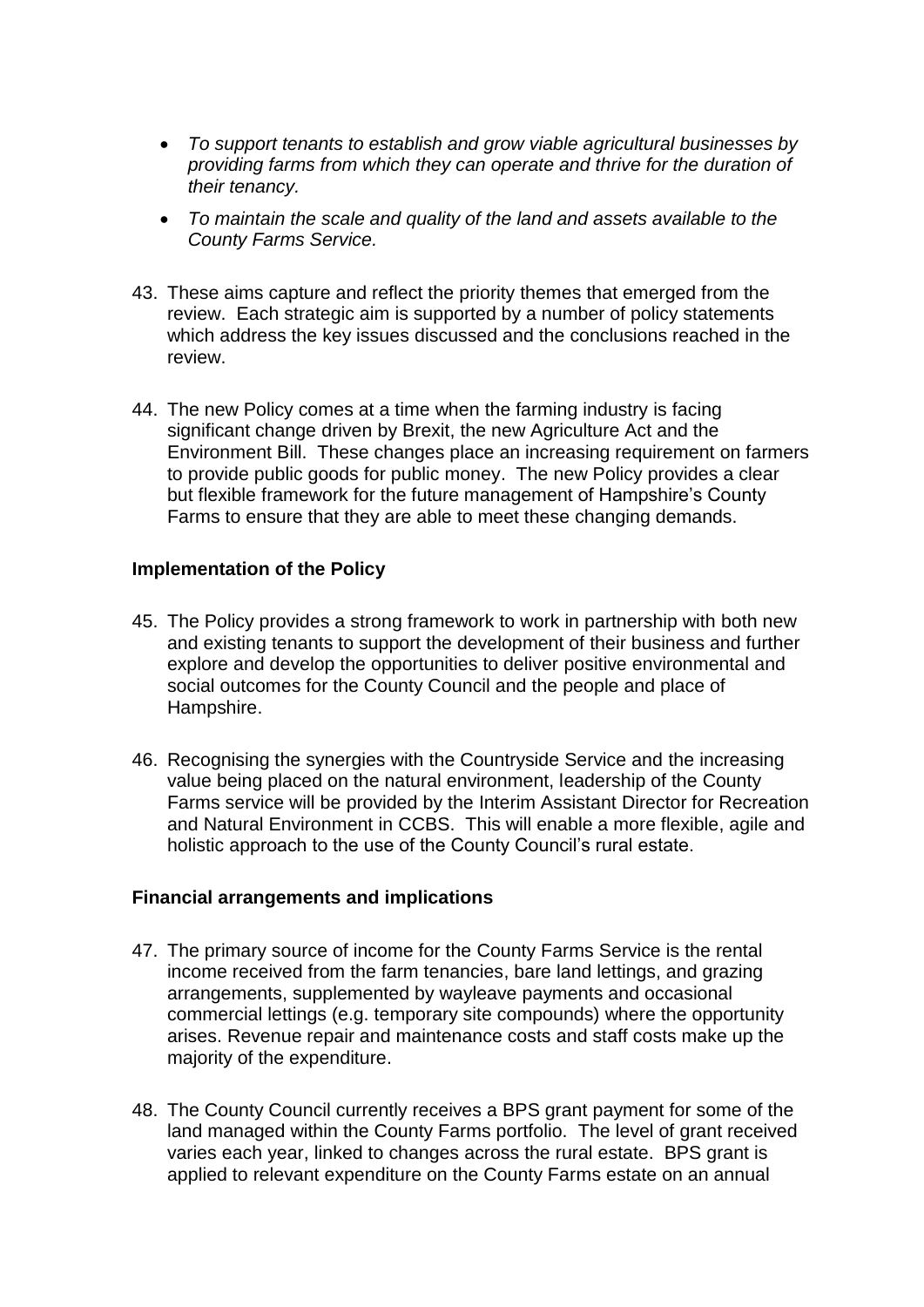basis. Unallocated grant is carried forward for use in future years. Under the agricultural transition plan set out by the government, BPS grants will reduce over the next few years as ELMs is introduced. For County Farms, BPS grant income is expected to reduce to zero by 2027.

- 49. Capital investment totaling £2.4million is identified in the [CCBS Capital](https://democracy.hants.gov.uk/documents/s64724/Item%202%20Report%202021-01-19%20FINAL%20EMCSHRP%20Capital%20Programme%20for%20CCBS.pdf)  [Programme](https://democracy.hants.gov.uk/documents/s64724/Item%202%20Report%202021-01-19%20FINAL%20EMCSHRP%20Capital%20Programme%20for%20CCBS.pdf) for 2021/22, approved by the Executive Member for Commercial Services, Human Resources and Performance on 19 January 2021. This investment will be used to deliver a number of essential maintenance and compliance schemes and is funded from capital receipts accumulated from discrete disposals of County Farms land and buildings over a number of years.
- 50. It is expected that the day to day operational provisions of the new Policy can be implemented within current revenue resources, with the accrued BPS grant available to support the implementation of the sustainable land management approach set out in the new Policy. Opportunities to generate additional income and secure external grant funding will continue to be sought.

#### **Performance**

- 51. The review considered the contribution that Hampshire's County Farms service makes within the wider agricultural sector:
	- Starting up in the farming industry is a recognised challenge in the UK and there is a shortage of inclusive new entrant opportunities. A key route in is through the let land sector, which represent 35% or thereabouts of all UK agricultural land.
	- As a small estate, representing only 2% or thereabouts of land held for county farms purposes nationally, Hampshire's standalone contribution to the industry could be seen as relatively insignificant. However, the national county farms estate, of which Hampshire forms part, collectively and as a national service provides a significant proportion of new entrant opportunities each year. For example, it provides around 12% (on an area basis) of land let on new farm tenancies.
	- New entrants are reported to take around 23% of all new occupier lettings nationally each year. County Councils have been responsible for around 49% of these opportunities in recent years. On average over the last 10 years, Hampshire has offered one new entrant opportunity per year.
	- County Farms help to provide longer and therefore more sustainable new entrant opportunities. For example, the average letting period for a fully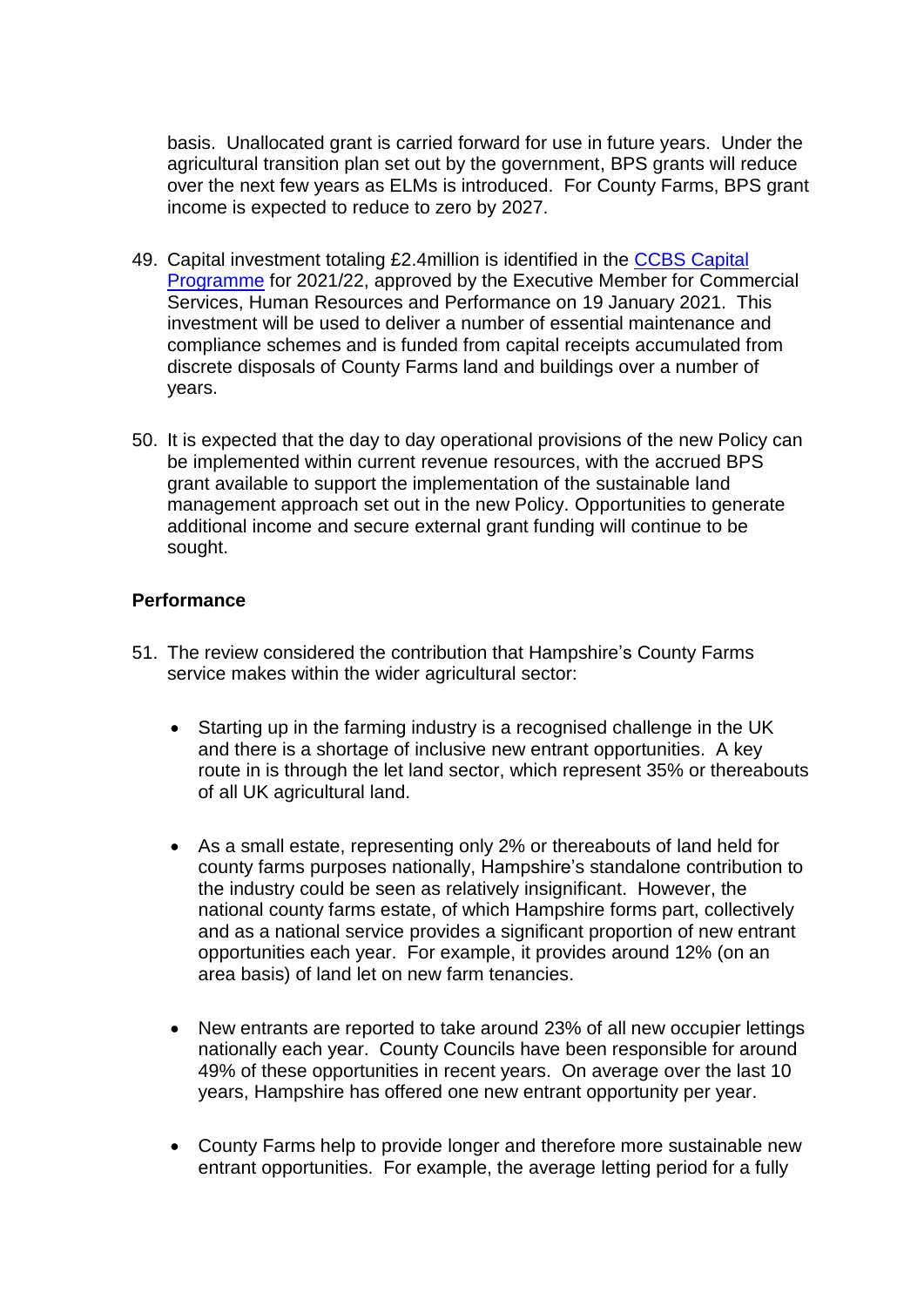equipped county farm is almost 9 years, compared with an overall average of 7.5 years in the UK let land sector. The average letting for a Hampshire County Farm is 9.6 years with 41% of lettings being for 10 years or longer.

- Councils also provide in the region of 58% of all fully equipped holdings available to rent. 80% of Hampshire's farm lettings are fully equipped.
- 52. The impact of the Covid-19 pandemic has proved to be a challenging period, but the majority of County Farm tenants have continued to perform well during the year, some finding innovative ways to quickly and effectively respond to local need. Milk vending machines located at a number of farms have proved a real success and lifeline for local communities and wellstocked farm shops have benefitted from increased demand, with more households choosing to shop either locally or online. The tenant at Lower Brownwich Farm expanded his Boxxfresh delivery service nationally in early 2020 and was therefore well placed to respond to the sudden surge in requirement for in food delivery services early in the pandemic.
- 53. The new Policy has an increased emphasis on performance of the County Farms Service and the estate, and it is proposed to provide an annual performance report to the Executive Member for Recreation, Heritage, Countryside and Rural Affairs from spring 2022.

#### **Consultation and Equalities**

- 54. As noted earlier in the report, engagement about the County Farms policy review has taken place through informal dialogue throughout the review period.The pandemic has prevented the County Farm tenants from meeting as a group, but in December 2020 and January 2021 all farm tenants were invited to take part in some informal group tenant engagement sessions, via MS Teams.
- 55. In February 2021, County Farm tenants were invited to take part in a survey and 26 tenants participated, by completing an online questionnaire. Feedback from tenants has been mainly positive, with many anticipating and already operating to the higher environmental expectations incorporated into the new Policy. Further detail on the outcomes from the tenant consultation questionnaire are provided at Appendix 3.
- 56. Data sources for the agriculture and farming sector in the UK highlight a continuing increase in the average age of farmers, an underrepresentation of women and a lack of diversity in terms of ethnicity. The review recognised the potential for gender inequality in Hampshire's County Farms service, which had only one female tenant at the time of the review, and the importance of removing barriers for new entrants to farming. The new Policy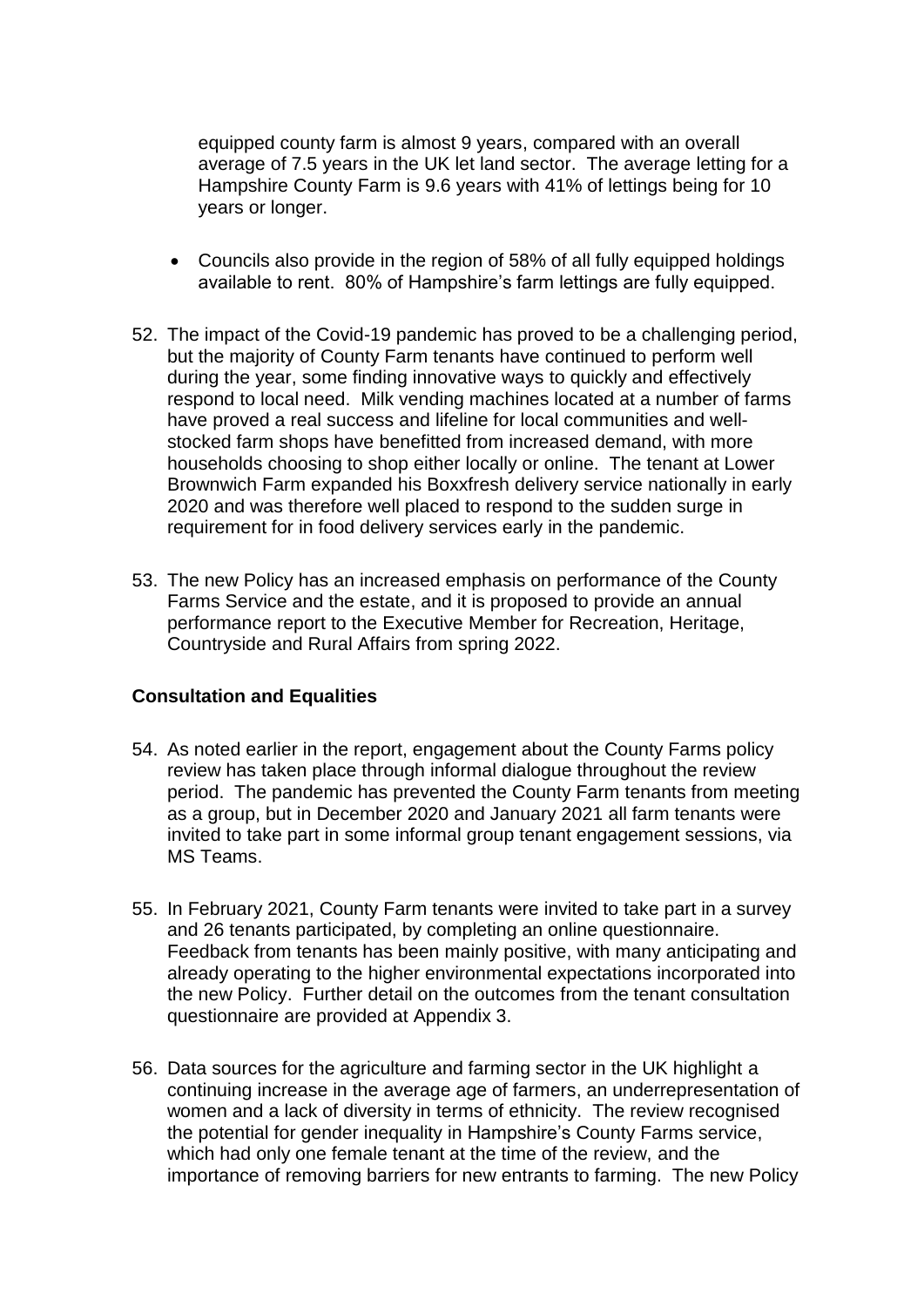reflects a more open and inclusive approach to the recruitment of tenants as the first step in enabling opportunity and increasing diversity across Hampshire's County Farms estate.

### **Climate Change**

- 57. The County Farms estate forms part of the County Council's wider corporate estate and is therefore subject to the County Council's climate change strategy and targets.
- 58. The approach to achieving a carbon net zero position for the County Farms estate and ensuring its resilience in response to a potential 2°C temperature rise is being considered as part of the wider approach to the County Council's internal carbon reduction programme set out in the recent [report](https://democracy.hants.gov.uk/documents/s65896/Internal%20Carbon%20Reduction.pdf) to Cabinet.
- 59. The County Farms service will continue to work closely with those leading the County Council's climate change programme and farm tenants to identify and implement appropriate actions in line with the emerging strategy.

### **Conclusions**

- 60. The review of Hampshire's County Farms Service set out to ensure that there continues to be a viable framework for the delivery of the service in light of changes in the agricultural sector driven by Brexit, the new Agriculture Act 2020 and the Environment Bill.
- 61. The review recognised the important contribution that county farms continue to make to farming in the UK, in particular their role in enabling new entrants to the sector. The review also identified the increasing requirement for farmers to provide public goods for public money and the particular role of the Hampshire County Farms estate in contributing to the environmental and social priorities of the County Council.
- 62. The new County Farms Policy, now brought forward for approval, provides a concise and forward thinking approach that strengthens and reaffirms the County Council's commitment to these principles and the wider benefits the service offers for the people and place of Hampshire.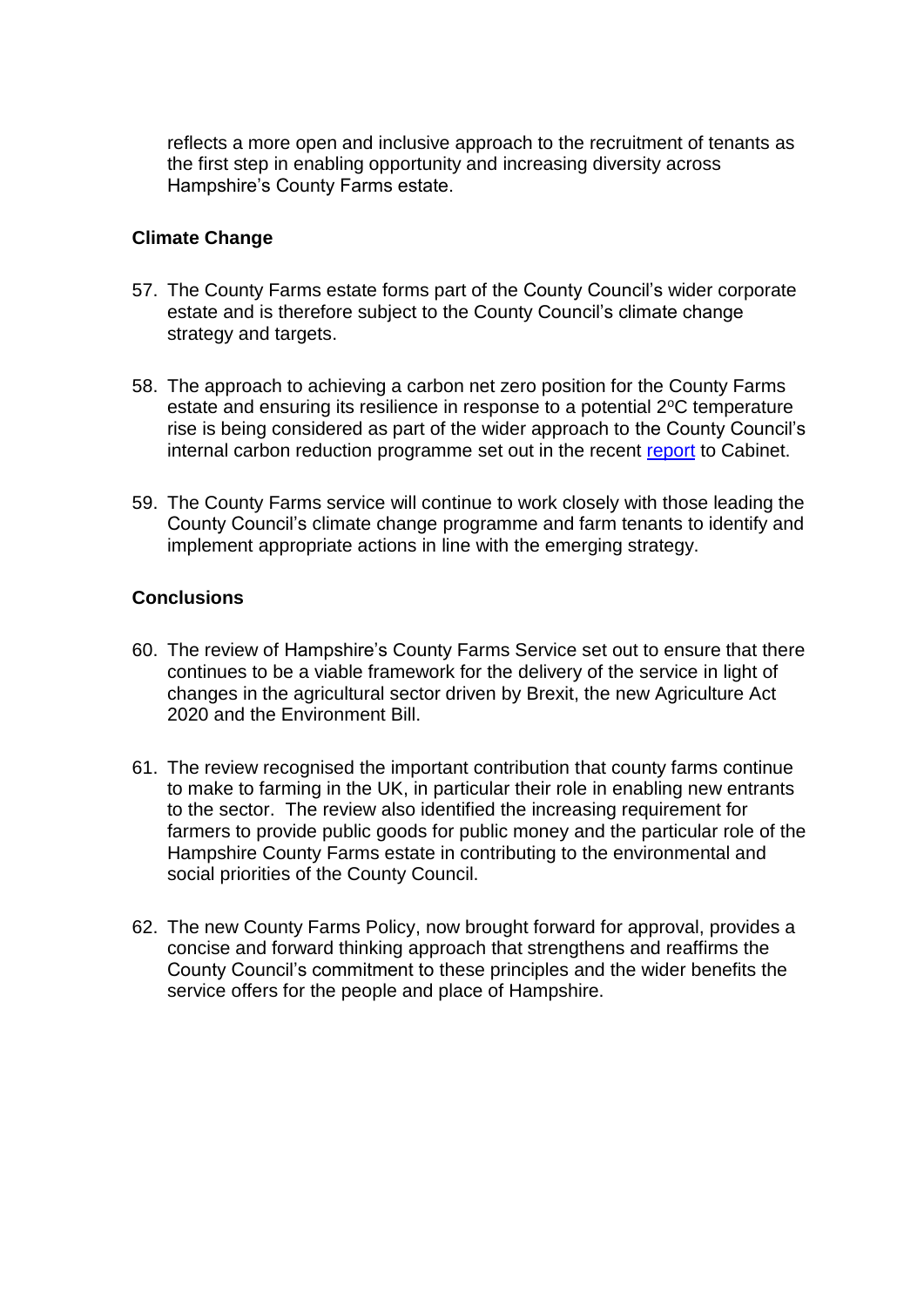### **REQUIRED CORPORATE AND LEGAL INFORMATION:**

### **Links to the Strategic Plan**

| Hampshire maintains strong and sustainable economic<br>growth and prosperity: | yes |
|-------------------------------------------------------------------------------|-----|
| People in Hampshire live safe, healthy and independent<br>lives:              | yes |
| People in Hampshire enjoy a rich and diverse<br>environment:                  | yes |
| People in Hampshire enjoy being part of strong,<br>inclusive communities:     | yes |

#### **Other Significant Links**

| <b>Links to previous Member decisions:</b>                    |            |  |  |  |
|---------------------------------------------------------------|------------|--|--|--|
| <u>Title</u>                                                  | Date       |  |  |  |
| <b>County Farms Policy Review</b>                             | 19.09.2019 |  |  |  |
|                                                               |            |  |  |  |
| Direct links to specific legislation or Government Directives |            |  |  |  |
| Title                                                         | Date       |  |  |  |
| Agriculture Act 2020 (legislation.gov.uk)                     | 11.11.2020 |  |  |  |
|                                                               |            |  |  |  |

**Section 100 D - Local Government Act 1972 - background documents**

**The following documents discuss facts or matters on which this report, or an important part of it, is based and have been relied upon to a material extent in the preparation of this report. (NB: the list excludes published works and any documents which disclose exempt or confidential information as defined in the Act.)**

| Document | Location |
|----------|----------|
| None     |          |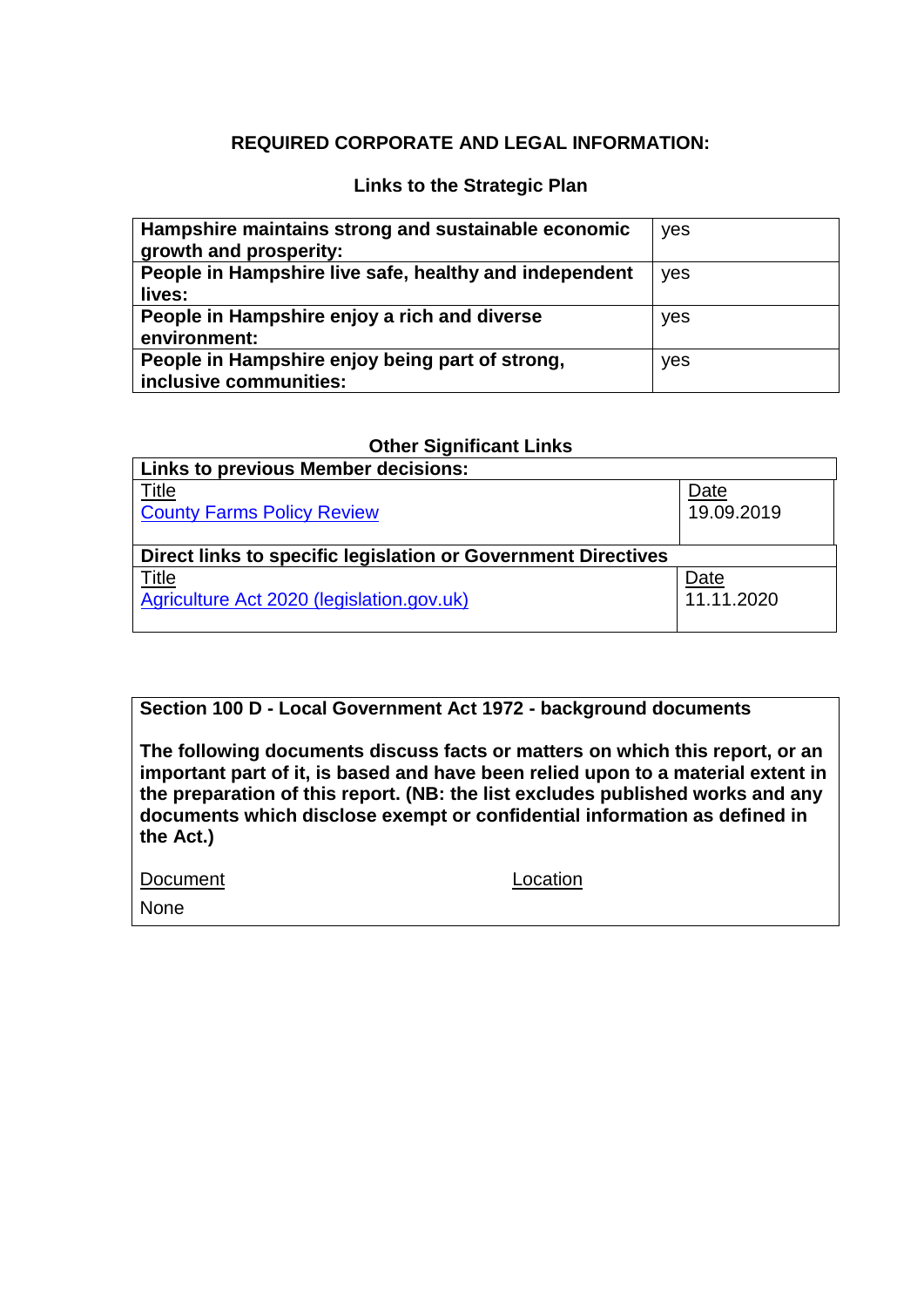### **EQUALITIES IMPACT ASSESSMENT:**

### 1. **Equality Duty**

The County Council has a duty under Section 149 of the Equality Act 2010 ('the Act') to have due regard in the exercise of its functions to the need to:

- Eliminate discrimination, harassment and victimisation and any other conduct prohibited by or under the Act with regard to the protected characteristics as set out in section 4 of the Act (age, disability, gender reassignment, marriage and civil partnership, pregnancy and maternity, race, religion or belief, sex and sexual orientation);
- Advance equality of opportunity between persons who share a relevant protected characteristic within section 149(7) of the Act (age, disability, gender reassignment, pregnancy and maternity, race, religion or belief, sex and sexual orientation) and those who do not share it;
- Foster good relations between persons who share a relevant protected characteristic within section 149(7) of the Act (see above) and persons who do not share it.

Due regard in this context involves having due regard in particular to:

- The need to remove or minimise disadvantages suffered by persons sharing a relevant protected characteristic that are connected to that characteristic;
- Take steps to meet the needs of persons sharing a relevant protected characteristic that are different from the needs of persons who do not share it;
- Encourage persons sharing a relevant protected characteristic to participate in public life or in any other activity in which participation by such persons is disproportionally low.

#### 2. **Equalities Impact Assessment:**

2.1 An Equalities Impact Assessment has been undertaken for the County Farms Policy. This identified that the Policy will have a positive impact in relation to protected characteristics of age, gender and race by providing more inclusive opportunities for new entrants to farming and support to tenants to establish viable farm businesses. The EIA also identified a positive impact on rurality arising from the renewed focus of the Policy on achieving high quality environmental, social and economic outcomes that support the communities of Hampshire. The published EIA can be found via the following link: [Equality](https://www.hants.gov.uk/aboutthecouncil/equality/equality-impact-assessment)  [analysis | About the Council | Hampshire County Council \(hants.gov.uk\)](https://www.hants.gov.uk/aboutthecouncil/equality/equality-impact-assessment)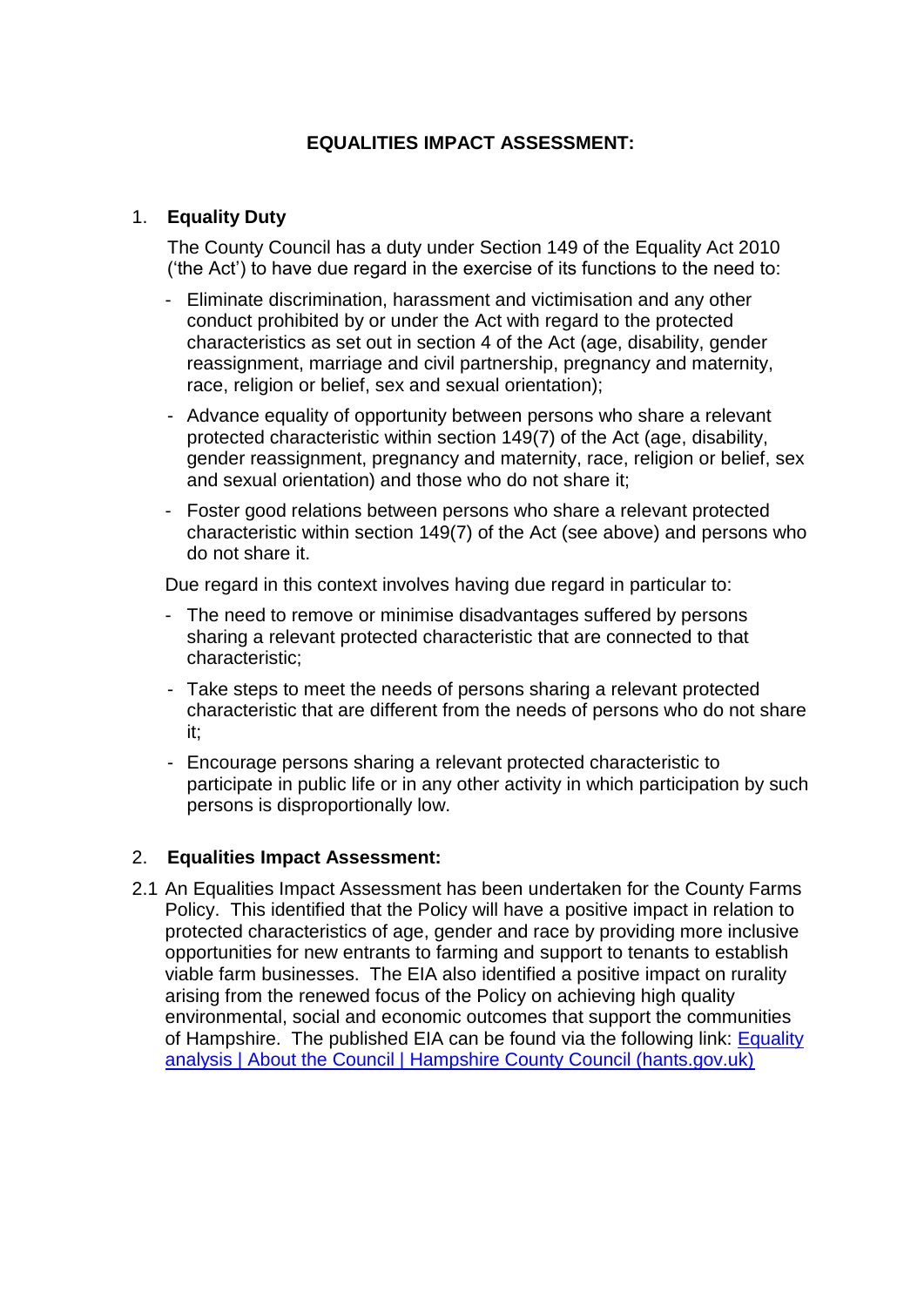# **County Farms Policy**

*Refer to separate document*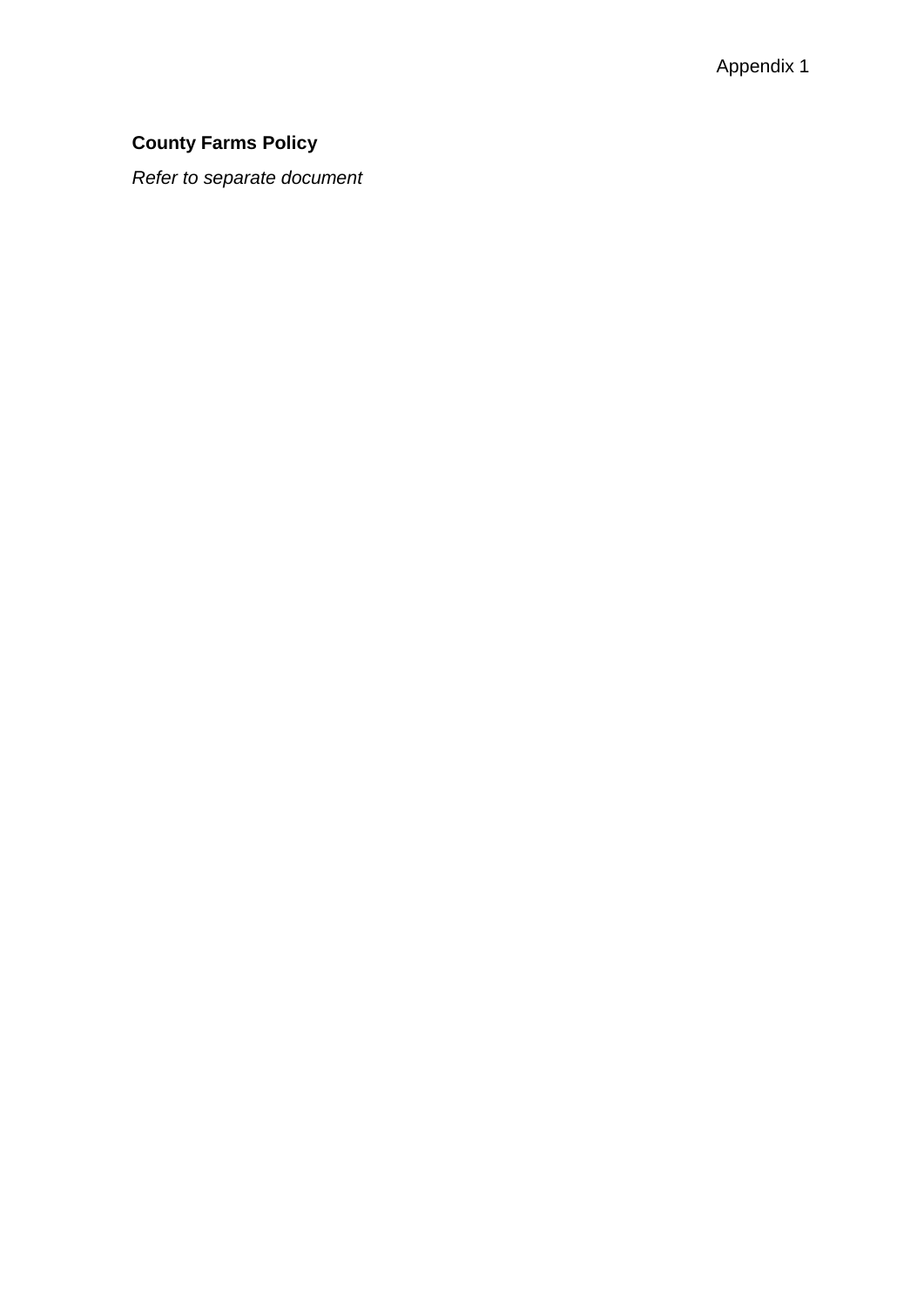# **Summary of the County Farms Estate and Holdings**

### County Farms holdings**:**

| <b>Farm type</b>                                                               | No.<br>equipped<br>holdings | Area (ha)                                       | Area (acres) |
|--------------------------------------------------------------------------------|-----------------------------|-------------------------------------------------|--------------|
| Dairy                                                                          | 8                           | 571.22                                          | 1,411.50     |
| Livestock                                                                      | 15                          | 503.83                                          | 1,244.96     |
| Arable & Horticulture                                                          | 9                           | 466.68                                          | 1,153.16     |
| Livery                                                                         | 5                           | 30.56                                           | 75.51        |
| Vacant for development<br>purposes                                             | $\overline{2}$              | 194.73                                          | 481.16       |
| Bare land                                                                      |                             | 109.62                                          | 270.87       |
| Other (e.g. Woodland,<br>ponds, compounds)                                     |                             | 37.36                                           | 92.32        |
| <b>Total</b>                                                                   | 39                          | 1,914.00                                        | 4,729.48     |
| Number of holdings<br>available to county farms<br>service at start of Review: | 38                          | [excluding one livery unit on<br>99-year lease] |              |

### County Farms tenancies**:**

| <b>Tenancy type</b>    | 2019-2020 |  |
|------------------------|-----------|--|
| Lifetime               | 7         |  |
| Retirement             | 3         |  |
| FBT Less than 5 years  | 11        |  |
| FBT 5 - 10 years       | 9         |  |
| FBT 10-15 years        | 8         |  |
| FBT More than 15 years | 3         |  |
| Total                  |           |  |

*[\*NB total number of holdings reported and tenancy types do not correlate, e.g. because some holdings may have 1+ agreements]*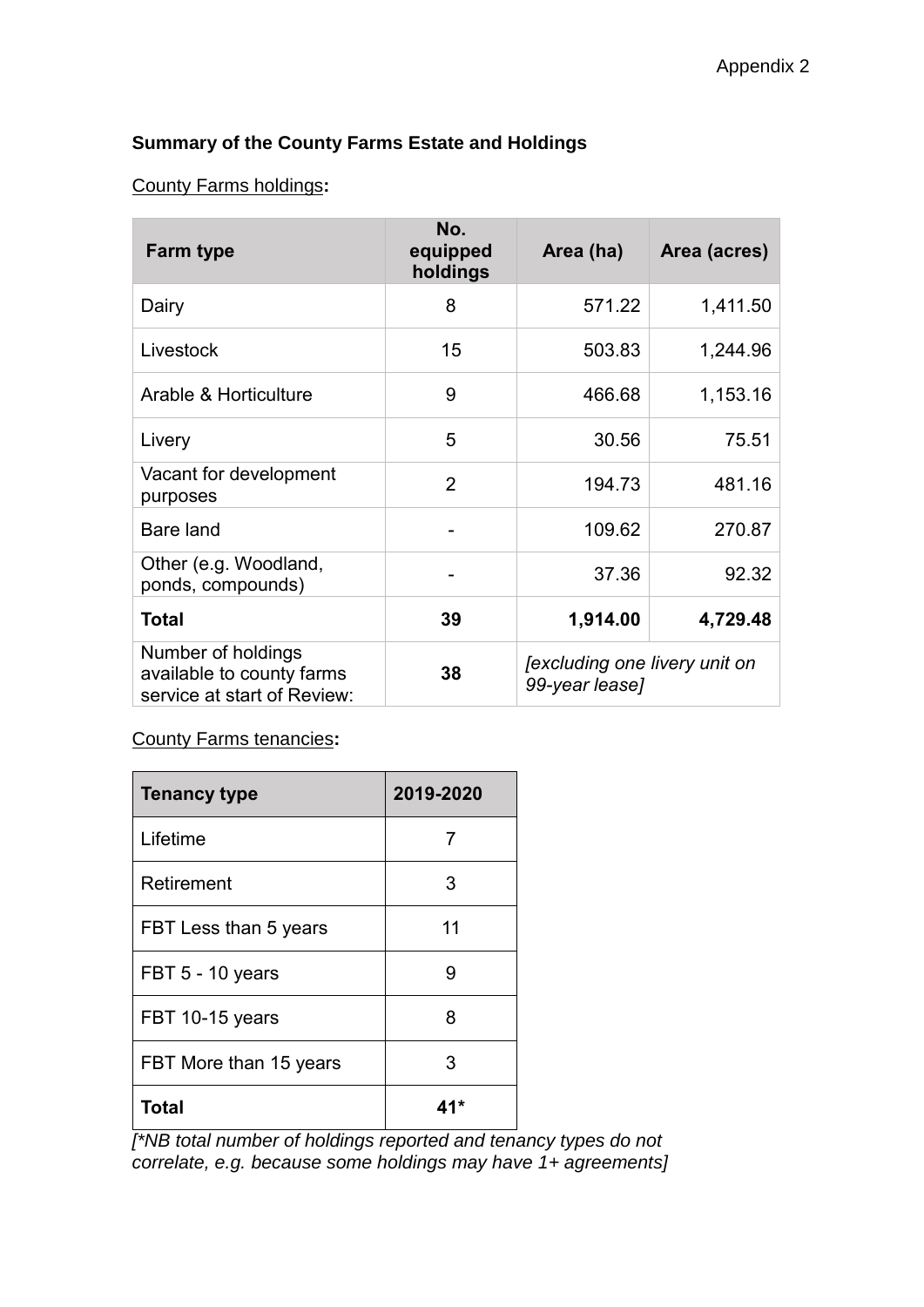# Locations of the County Farms estate

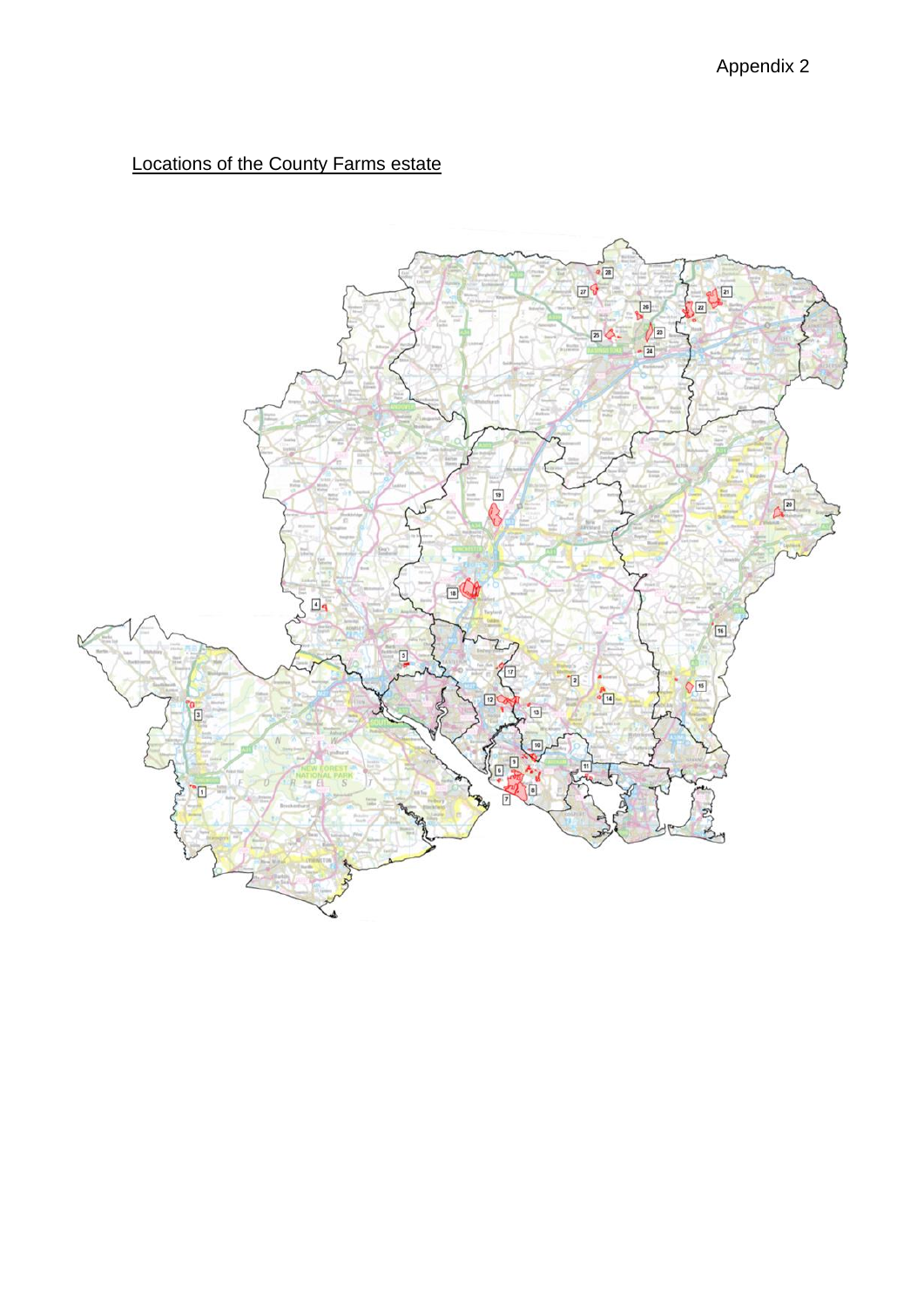### **Hampshire County Farms Policy Review Tenant Survey - February 2021**

As part of the County Farms Policy Review tenants of HCC farms were invited to take part in an online survey. Three quarters of the 35 tenant farmers responded which was a positive level of engagement and their views have helped to shape the proposed County Farms Policy.

### Key Findings

- 85% either agreed or strongly agreed that providing inclusive opportunities for new entrants into agriculture should continue to be a county farms service priority.
- A few tenants who responded did point out the significant financial challenges faced by new entrants perhaps best summed up by one respondent, who warned that:

*"The opportunity creates massive challenges in today's climate in farming. Ever declining margins linked to increased capital requirements. Creates a very demanding set of obstacles. Not for the faint hearted!"*

- The respondents identified the most important characteristic for a new entrant to county farms as someone who has worked in the farming industry with relevant skills in agriculture (some qualifications or experience). The importance of understanding the agricultural industry along with being able to run a business was also highlighted.
- Half the respondents suggested the County Council could support tenants by providing ways in which information could be shared and tenants could access further guidance. Other ways in which the County Council could support tenants included increased inspections to assist tenants meet the standards expected of them, and access to capital funds for investment.
- Over three quarters of the tenants who responded were able to show the range of new approaches, techniques and principles they had adopted that showed a commitment to improving sustainability. Activities included: actively reducing use of inorganic fertilisers; implementing soil health strategy actions; grass rotation for soil health; precision methods of farming; and biodiversity enhancement measures.
- 58% of respondents are already accredited by an independent assurance standard such as Red Tractor, with two tenants having achieved the highest Arla 360 standard and one awarded the exemplar LEAF Marque amongst others.
- Of the 88% who said that they were considering how climate change affects their business and land management activities, 68% of these said they had